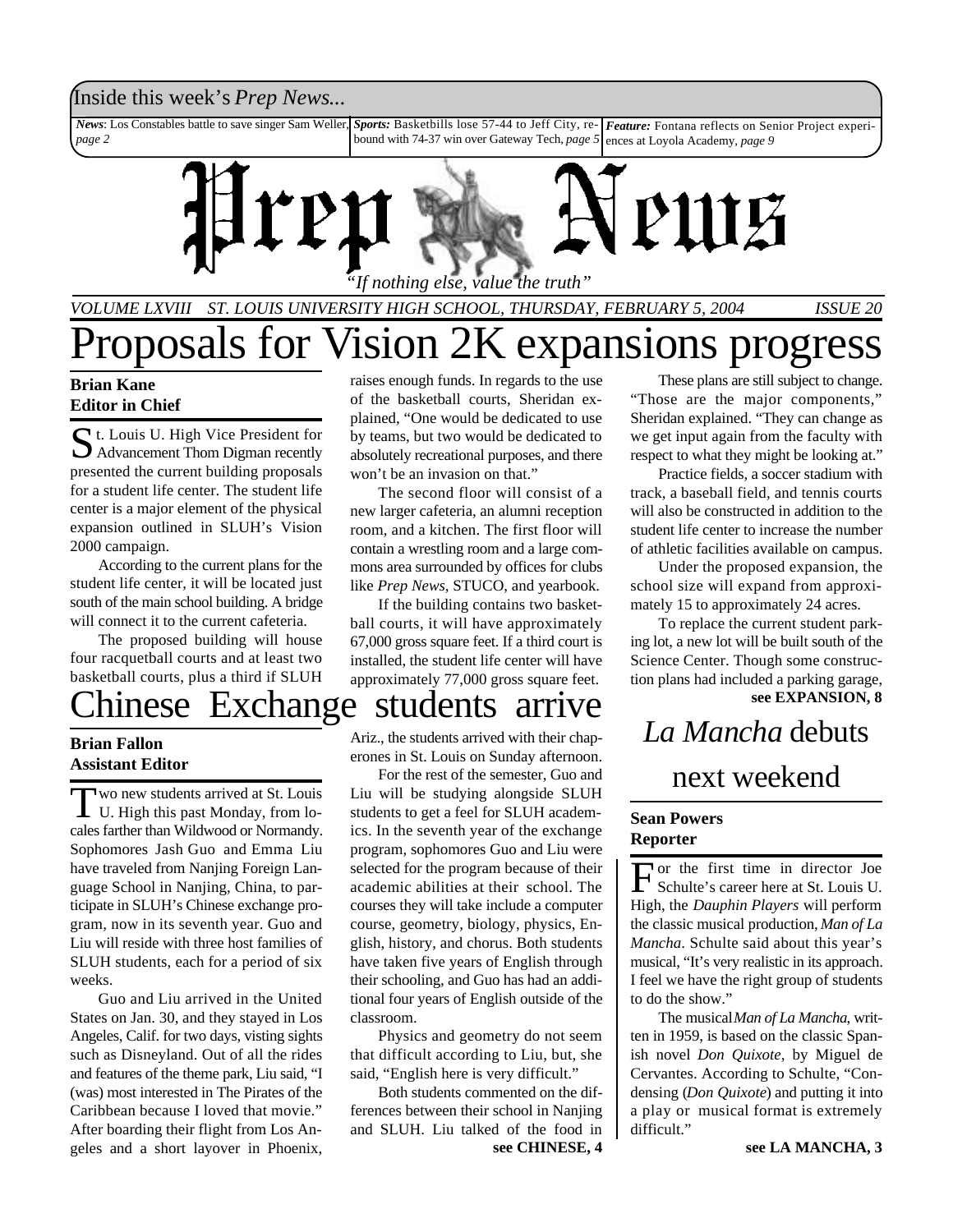## 2 **News** February 5, 2004 Hussung prepares for study at Globe Theater

### **A.W. Sciuto Reporter**

*That do the plays Julius Caesar, Hamlet, Macbeth, King Lear,* and *Hamlet* have in common? If you guessed that William Shakespeare wrote them, well, you would be technically right. More significantly, all were first performed at the Globe Theater in London, where English teacher Chuck Hussung will spend three weeks this summer.

The St. Louis branch of the English Speaking Union of the United States is giving Hussung a scholarship to cover all his costs for the three-week course at the Globe. The ESU, who also sponsored the Shakespeare contest in New York City last year in which Alan Naylor, '03, competed, would normally accept many applications for the scholarship. This year, however, the funds for the scholarship were given to the ESU late. But the ESU still wanted to give the scholarship this year, so the Union decided to give it to

## os Constables prepare for pivotal battle

### **David Mueller Sports Editor**

I want this concert to be a love letter to all the fans who have supported us and want this concert to be a love letter to the bands we've played with...and ourselves," said keyboardist and vocalist of Los Constables Sam Weller, who will be performing with the band this Saturday at Mississippi Nights in a Battle of the Bands for what might be Weller's last show.

Los Constables, which consists of drummer Jake Bell, bassist Brian Heffernan, guitarist David Marek, guitarist and vocalist John Randall, and vocalist Weller, will have a 25-minute set in which they will perform six original songs.

What makes Saturday night so special to the band is that it may be the last time they ever play together. As Weller put it, the band has a three-fold goal on Saturday: "to give the crowd a good show, find some comfortable underpants, and save Sam."

Weller's parents are concerned about

Hussung without any competition.

Hussung believes the ESU selected him because he organized a Jan. 10 workshop for high school teachers led by Mike LoMonico, author of *Shakespeare 101* and the associative educational director of the ESU.

"Ordinarily, I think, the members of the ESU organize these conferences," Hussung said, "but in this case you just have a local teacher (organizing it). I worked with people from the Union. My guess is (that the woman who organized the scholarship) was looking for people for this scholarship and she mentioned it in the presence of the woman I was working with on this workshop."

The three-week course will focus on the performance of Shakespeare. The course will focus on *Othello, Much Ado About Nothing, Measure For Measure*, and a fourth play. "We get free groundling tickets...(Groundlings are) the people who stand out in the middle in the rain," Hussung explained. Hussung will also get

the strain his vocal duties in the band put on his voice, considering that Weller wishes to sing in college.

"I respect their concern for me," said Weller, "but at the same time I want to be with the band and rock out." Weller and the rest of Los Constables hope that with a victory Saturday (and with it, twenty hours of recording time) Weller will get the go-ahead from the folks to proceed with his rocking career.

Fifty other bands will play Saturday, but Bell showed signs of confidence when asked if the band could win. He said, "There are like fifty bands total. So, given our past record, I'd say there's a one hundred percent chance of victory."

Los Constables maintain that the quality of their songs and the personalities of the band will ensure an apex in rock.

"My favorite song is always 'White Knuckle Rock,'" said Marek. "It's just a fun song, (there is) lots of energy, and it's got some roots in MC5."

Los Constables pride themselves on

to meet the actors and the directors of the four plays. Hussung commented, "I hope that part of the training I get here is actor's training."

Hussung said, "Performance is already a part of how I teach Shakespeare. I try to teach plays that will show up on stage (in St. Louis) so my students can not only read and study the plays but also see them performed. I try to make that link as often as I can." Hussung hopes taking this course will help him to become a better performer of literature, specifically Shakespeare.

Hussung gave the specific example of performing *Hamlet* last year for his junior English class. "I memorized (the 'To be or not to be' soliloquy) and it altered significantly the dynamic of the teaching it. I did not have a book in my hand and I wasn't looking down (at it)."

In his personal essay for the application, Hussung stressed the difference between performance and reading. "It's just **see HUSSUNG, 3**

being influenced by bands such as MC5, best know for their '70's classic *Kick Out the Jams*.

Bell agreed, "We're the most original band (at the battle), not just typical indie-rockers.... We have more influences than The Strokes."

Heffernan, who sports the flat-top life style better than anyone since Whitey Herzog, narrowly squeaking by Sinbad, seemed excited about scatting in an undisclosed song. "I love singing words that don't make sense," said Heffernan.

Randall, the calmest band member during his interview, said he is most excited about playing the "Man Song." "It's the first song we've ever played together as Los Constables. It's only four chords, but it's four chords of pure rock energy."

He continued, "If we don't win, we'll retire the song," claiming it wouldn't be the same without Weller.

**see LOS CONSTABLES, 4** The band tries to identify itself as a whole, with the members acting as them-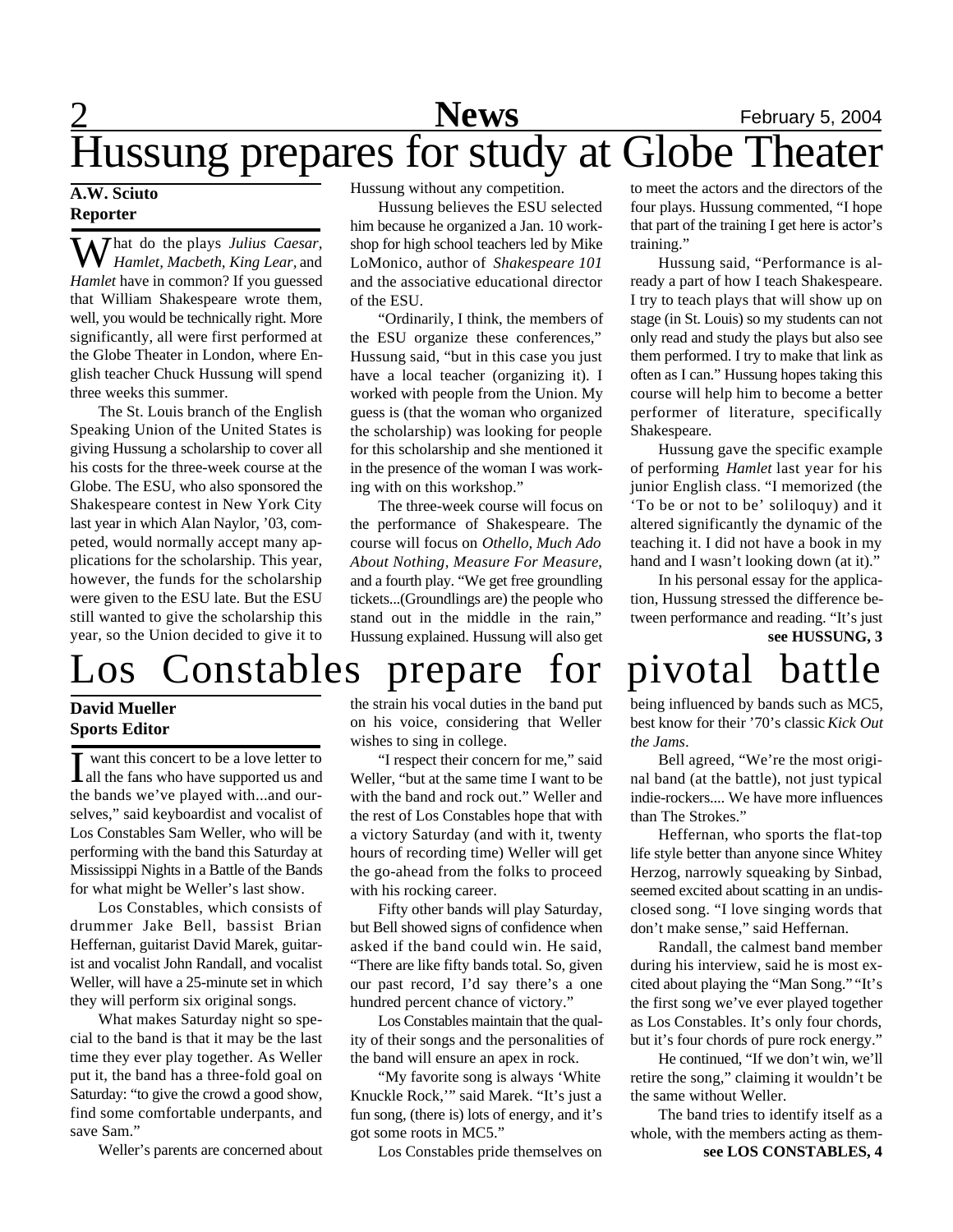## February 5, 2004 **Christian Community Community 3** COMMENTARY **Opinion** The glory of television

### **Charlie Hall Features Editor**

I would like to applaud the recent decision to turn on the televisions in the cafeteria and tune them to ESPN during would like to applaud the recent decision to turn on the students' half hour lunch period.

For months, the two cafeteria televisions sat dormant, but finally they have been turned on, and the sooner the better. Not only can I catch all the scores from games I missed that were played between 7 a.m. and 12:30 p.m. each and every weekday afternoon, now I no longer have to look at or talk to those around me! And honestly, I've been waiting for an excuse for a long time. Let's face it, none of the guys I sit next to at lunch are even remotely attractive, and they're not exactly captivating conversationalists. It's like eating lunch at a nursing home, to be quite honest.

But now, all I have to do is turn my head and there, sitting high above me, is a glorious glowing screen filled with beautiful faces, sculpted bodies, and fast-paced, witty dialogue. I remember my first day at (then TV-less) SLUH when I wasn't sure where to sit because I didn't have any close friends; if only the TVs had been there!

Sometimes as I'm trying to read the ticker I hear the kids around me yell, "Hey, Charlie! Hey! Lunch is over! Come on!" but I pretend not to hear them. I know they're probably just trying to get me to listen to their boring problems or tell me about their day.

My only complaints are that there aren't enough televisions and they aren't loud enough. I've seen bars on TV, and they always have TVs like, all over the place. No student at St. Louis University High School should ever have to move to a different lunch table in order to watch television. In addition, I propose purchasing wireless headphones and placing one under every seat in the cafeteria. Imagine the peace and quiet! Because unless you can hear them, the televisions are just annoying lights flashing on the walls.

## LA MANCHA

#### (from 1)

According to Schulte, the musical is "a play within a play." It takes place inside a prison in Seville, Spain, where

the writer Cervantes has been taken by the Catholic Church in the time of the Spanish Inqusition. Cervantes' fellow prisoners are about to dispose of his prized work, *Don Quixote*, when he convinces them not to lose it by performing the stories in the book.

These stories come to life when Cervantes, played by senior Peter Gosik, becomes Don Quixote, and the prisoners become other characters in the story. Throughout Cervantes' story, Quixote has an

assistant known as Sancho Panza, played by senior Sam Weller, who also plays the manservant in the prison scenes.

Other parts include Aldonza, played by St. Joseph's Academy senior Katlin Bundy; the innkeeper, played by senior Kevin O'Brien; Dr. Crasko, performed by junior Paul Barker; and the Padre, played by senior Louis Reinoso.

Since the musical is a one-set performance, and doesn't require quick scenery

With a few props between scenes, "the prison can become a field, or a kitchen, or any other scene from the story," commented Schulte.

> Along with the set design, the costumes add to the setting and "look like they belong to 16th century prisoners," commented Schulte.

This show is more realistic compared to previous musicals and contains quite a few combat scenes, which the actors have been training for and perfecting. About the musical, Schulte added, "This is a little more complex, has a little bit more meat to it, and is a show

**The cast and crew of** *Man of La Mancha* **rehearse on Wednesday afternoon.**

changes, the stage crew has created a large and impressive set. The SLUH stage crew has been rapidly working to transform the stage into a late 16th-century prison. The stage floor has been put on an incline and stairs appear up and down the set in front of a large wall located up stage.

of great ideas."

*Man of La Mancha* opens next weekend. Show dates are Feb. 12th, 13th, and 14th at 7:30 p.m. and Feb. 15th at 2:30 and 7:30 p.m. Presale tickets are \$5, and tickets are \$7 at the door.

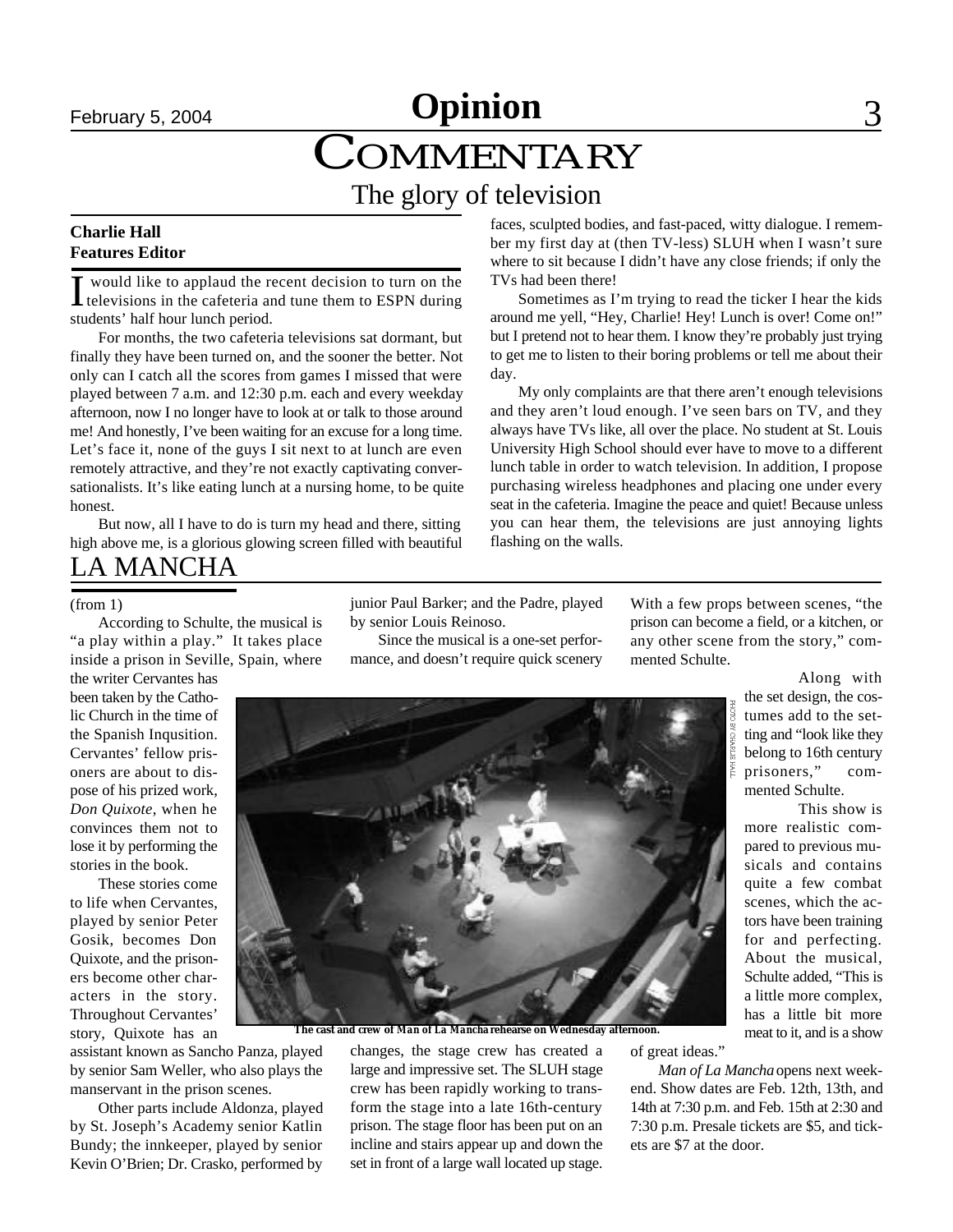## 4 **News** February 5, 2004 Indelicato part of Lewis & Clark opera

### **Kyle Kloster Reporter**

This weekend, you might want to cel-<br>ebrate the bicentennial of the Lewis his weekend, you might want to celand Clark expedition by experiencing the journey through *Dream of the Pacific*, an opera written by Elkanah Pulitzer with music composed by Stephen Mager. St. Louis U. High freshman Alex Indelicato is part of a cast that contains four professional singers and 24 high school and grade school students. *Dreams* premiers at the St. Louis Art Museum on Feb. 7.

The opera, which retraces the trek that Lewis, Clark, and their crew undertook 200 years ago, conveys their story through the voices and actions of 28 singers, four of them professionals. The 24 students—12 boys, who supply the voices of the 12 members of the U.S. corps that accompanied Lewis and Clark, and twelve girls, who create the sounds of nature such as water and wind—come from grade schools and high schools in the St. Louis area.

Indelicato, a baritone member of the corps, has been practicing his role for three hours daily, along with the other singers, since the auditions about six

## REAL MEN

selves, in hopes that five very different people can merge into a working ensemble for premium rockage.

Heffernan descibed his role in the band relationship as the bassist who wears the proverbial pants. "Typically that is the case," claimed Heffernan. "Just look at

## CHINESE

#### (from 1)

SLUH's cafeteria and how it has been an adjustment. She said, "It's different from our food, so I don't know how much to eat. But I will get used to it fast."

Guo noted how SLUH students take fewer classes a week, and also have the freedom to select more electives than the students in Nanjing. He said that students from his school have up to 15 classes a week, compared to the six or seven that

months ago. His character, coincidentally named Alexander, is a hunter for the corps, and he sings with the chorus. The chorus' singing conveys the emotions of the exploring entourage to the audience, and their practices consist of learning those songs and finding the right way to establish the explorers' tone through their voices.

The four professional singers participating in the opera portray the four main characters, Lewis, Clark, Sacagawea, and the lesser known Charles Floyd. Indelicato enjoys working with the professionals, saying, "They're always energetic, and very good with the younger kids."

Indelicato has been interested in singing since he participated in an Illinois music competition in eighth grade. After the competition, he began taking voice lessons. During the summer after eighth grade, he participated in a summer opera camp and, later that year, discovered the auditions for the opera.

In addition to lessons, Indelicato sings in class Masses, the SLUH chorus, and has participated in various plays.

Such lengthy practice for the opera has made school very tough, often causing him to arrive home late at night. However, his teachers and the administration

(from 2) the legendary bands like The Doors...."

Heffernan continued, "I just order the rest of the band around at my leisure. One time I ordered (Marek) to go get some Lays Mesquite BBQ chips, and he said, 'No,' but I was like, 'Yes,' and he cried and went and got them." Heffernan claims he also makes Marek carry his fifty

SLUH students have, and that they are only able to choose four electives out of 15 classes, compared to the four electives out of six that SLUH seniors have available.

Another difference that Guo and Liu have noticed is the roads in St. Louis compared to Nanjing. Guo noted, "I cannot see any bicycles, and the roads are very wide."

The weather is also different. Al-

have been very supportive, according to Indelicato. Regardless of the stress from work and the burden of practice, Indelicato comments, "I enjoy it. I love it."

He fondly remembers one day when practice strayed from its regular discipline and order, when "(the expedition members) were sitting in a canoe that rests on a cradle four or five feet above the ground and rocks back and forth to simulate the water when one of the weights fell off and the canoe tipped over. The set is not as safe as it seems." No one was seriously injured in the fall.

The entire cast will dress in authentic, contemporary costumes. After the actors finish with their second and final showing of *Dream* at the Loretto Hilton in June, each of the 24 student singers gets his or her name stitched into his or her own costume, and the costumes retire from use thereafter.

For his performing future, Indelicato says that he would like to sing professionally if the possibility came to him, but for now he does not know.

In addition to his role in a major opera, Indelicato has been recognized with the Voice Award in the entertainment section of the St. Louis Young Achiever awards.

pound amplifier around.

"It's a travesty," proclaimed Bell about the role of the drummer as just background in the band. "I'm actually starting my own band to be a guitarist," Bell said.

Weller, while dramatically flipping his hair out of his eyes, stated of Saturday, "We're putting our best effort out there."

though the temperature range is the same, Guo mentioned that when it snows in Nanjing, it never stays on the ground for such a long period of time.

Excited about the semester ahead, Guo expressed his thanks for the SLUH community when he said, "Thank you to students, teachers, and families. If you have any questions about China, come and talk with me."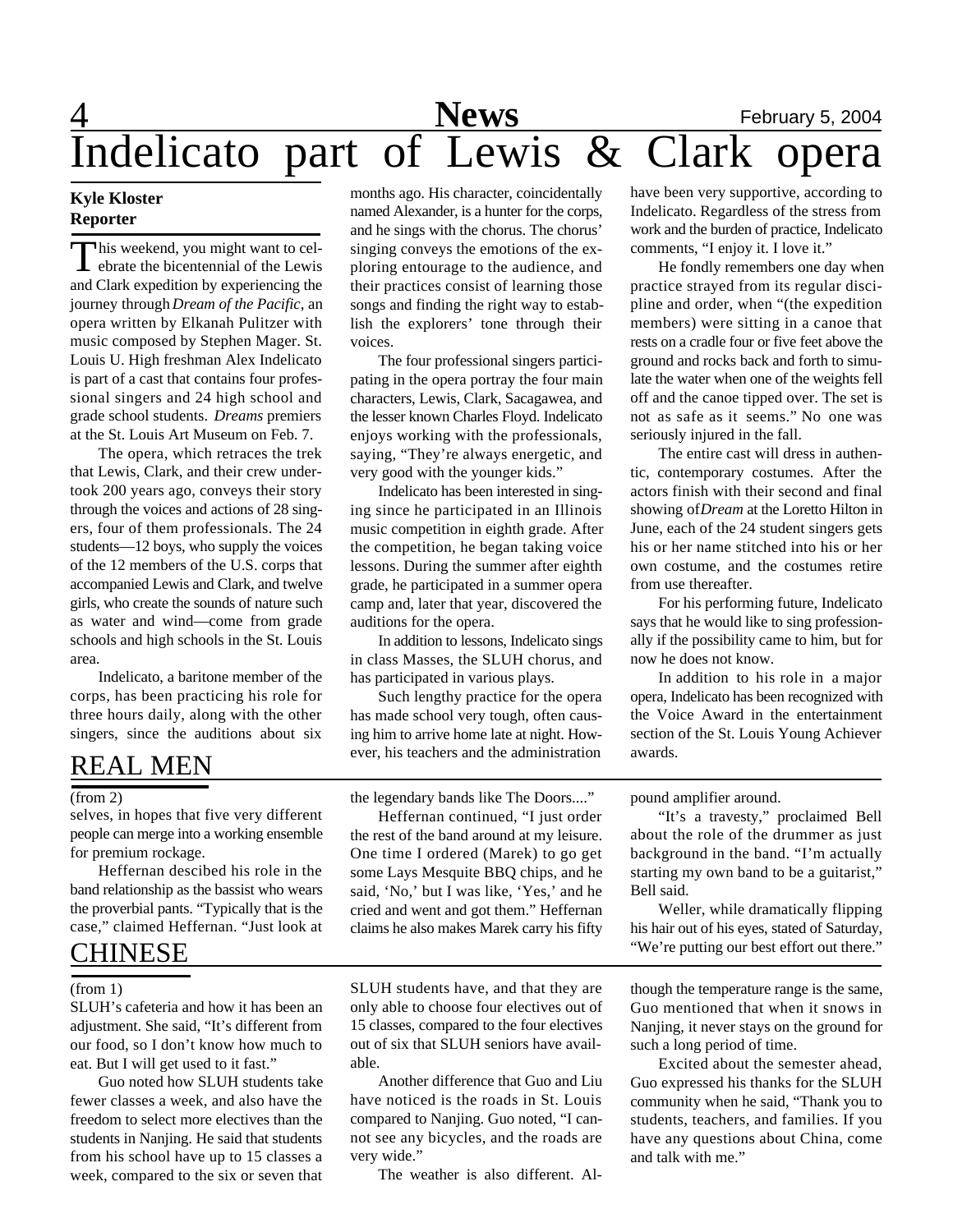## February 5, 2004 **News** 5 Racquetball topples West, gears up for DeSmet

## **Phil Mathews Reporter**

 $\sum$  *T* ith the state tournament less than three weeks away, the Racquetbills continued their undefeated season (9-0) with a solid victory over Parkway West. The Jr. Bills defeated the Longhorns 6-1, the lone loss due to the forfeiture of the ill senior Tom Carrow's number two spot.

Furthermore, the Racquetbills, represented by the three top seniors—Phil Mathews (first), Tom Carrow (second), and Eric Weber (third)—captured the Top Seed Tournament. After a tie with DeSmet last season, the Jr. Bills took this year's title decisively. Both Mathews and Weber won their brackets handily, while Carrow narrowly missed winning the final and produced a second place finish.

Fired up as usual, the doubles team of juniors Joe Lorenz and Pat Corcoran controlled their opponents 15-4, 15-5. Metaphorically summarizing their dominating performance, Lorenz commented, "They played us tougher than raw potatoes in the beginning, but by the end the victory was as sweet as though they were twice-baked taters."

With a performance comparable to the doubles team's, fifth-seeded junior Eric Durban hammered his opponent 15- 3, 15-5. Explaining the simplicity of his



**John Reagan prepares to return a Parkway West shot.**

efforts, Durban declared, "I showed up to play, scouted my opponent, and decided to win"

With unbelievable stamina and an improved stroke technique thanks to hard work during the off season, Durban has proved to be an invaluable asset to the team.

Number six seed junior Ryan Franklin, however, did not come by his eventual victory as easily as the doubles squad and Durban did. Frequently leaving the ball up for his opponent to put away, Franklin struggled through the first game, eventually winning 15-10. Initially, his second game did not fare much better, as he was down 6-11 at one point. "My anger got the best of me at first," admitted Franklin, "but once I calmed down and began to use my head, the game turned around."

Fortunately, Franklin was able to adjust in time to come back and win 15- 12. His smarter style of play had paid off for him. The Racquetbills' ability to adjust their play in key situations is one of their most potent weapons, and could help lead them to another state championship.

Between now and the state tournament, only one opponent remains for the Racquetbills: their toughest opponent, DeSmet. While the Jr. Bills proved victorious against their biggest rival earlier in league play, DeSmet leads the tournament scenario, 2-1. Come and see the final match for the Jr. Bills next Friday, Feb. 13 at 5 p.m. at Vetta Sports Concord.

# Rossbills lose to Jeff City, crush Gateway Tech

## **Kyle Poelker Reporter**

Coming off of their first conference<br>
and most important win of the year **Ioming off of their first conference** against CBC, the St. Louis U. High basketball team was looking to take the momentum to the state's capitol last Friday to face the Jefferson City Jays. Jeff City has traditionally been a competitive opponent for the Jr. Bills, who had split their last two meetings with the squad, but the Jr. Bills felt they could return home on their charter bus with victory in hand.

"We were confident coming off our big win against CBC," said senior Andy Lowes.

Unfortunately, things didn't start out the way the Jr. Bills would have liked, and it was the game's first quarter that diminished the Jr. Bills' confidence the most.

The Jr. Bills have lacked strong starts all season, and the Jeff City game was no exception. Fighting the fatigue of travel and the sadness of having to leave school early, the Jr. Bills' first quarter was disastrous, a quarter in which they let Jeff City outscore them by 12.

For the rest of the game, the Jr. Bills had to play catch-up. In the unfriendly confines of Jeff City, their shots were not falling, and the score wasn't getting any closer. Though they cut the Jeff City lead in half at the break, thanks to the guard

tandem of sophomore Tim Garvey and junior Dave Goettelmann, the game would not get any closer than 6. The balanced stat sheet did nothing for the win-loss column of the Jr. Bills, and with heavy heart they returned to St. Louis with a 57- 44 loss.

But never a team to stay down, the Jr. Bills looked to their game Tuesday against Gateway Tech for a chance to rebound and as an opportunity to gauge how they might do in district play. With St. Louis University coach Brad Soderberg in attendance to watch Gateway guard Cameron Murkey, a lot was on the line for the Jr. Bills, and they came through in a **see CONFIDENT, 7**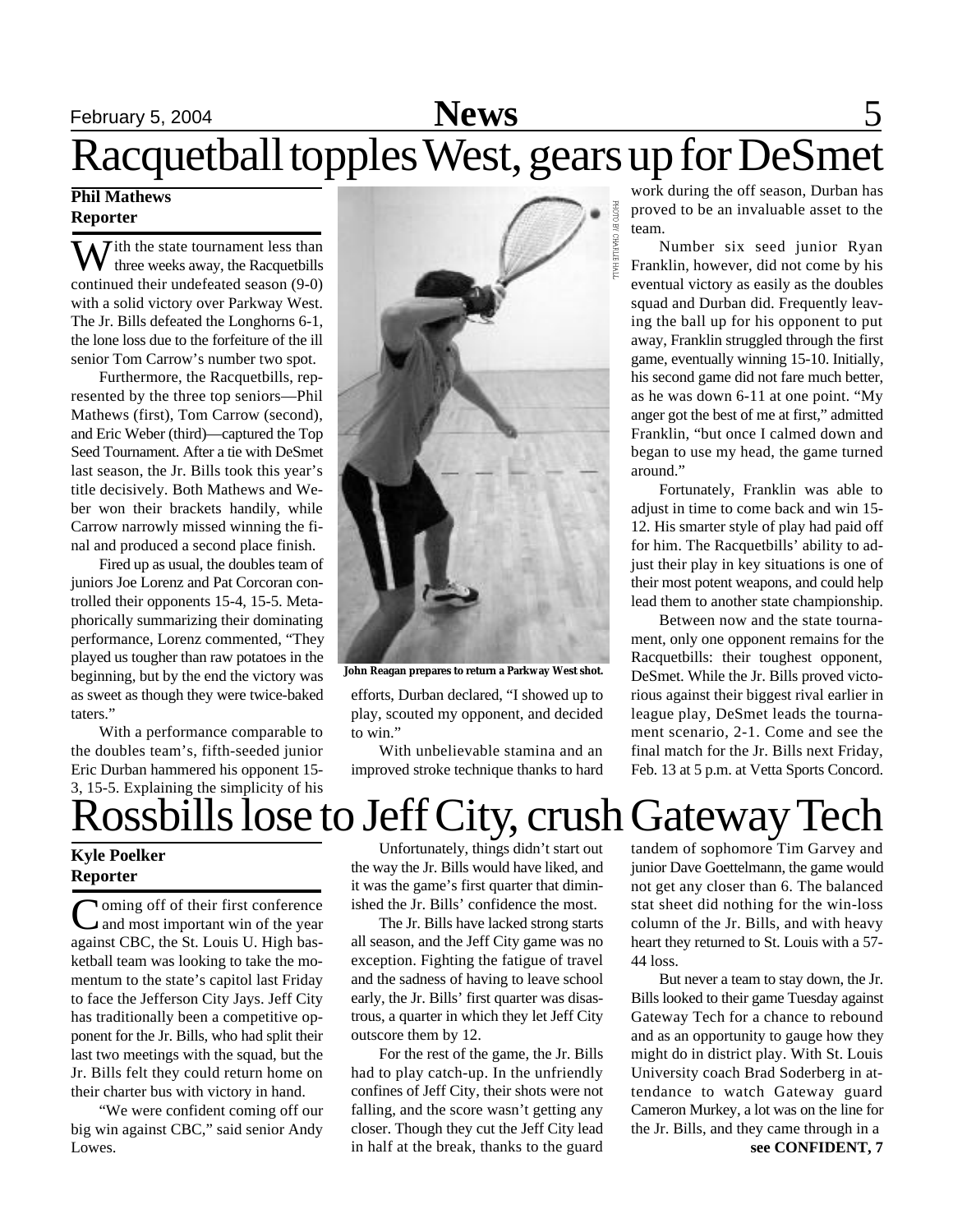# Puckbills 22nd seed after 5-4 loss to Lindbergh

## **Dane Moody Reporter**

 $S$  aturday night, the St. Louis U. High<br>hockey club brought its regular sea- $\sum$  hockey club brought its regular season to a close against a greatly-improved Lindbergh Flyers hockey team. The upcoming playoffs loomed large, and one of the biggest crowds of the season turned out to support the Jr. Bills in their final regular season game.

The game also had playoff implications. The winner of the Jr. Bills-Flyers matchup would take a higher seed in the playoffs; the loser would take a lower seed and draw a higher-ranked opponent in the first round of the playoffs.

Despite the drama surrounding the game, the Jr. Bills came out flat, as they often have this year. The Flyers outhustled the Busiebills and took an early two-goal lead. The Hockeybills finally got their act together and began producing some offensive chances. Catching Lindbergh in the midst of a line change, senior Matt Pijut split the Flyers' defense and scored on a beautiful snap shot to close the lead to 2-1.

However, the Flyers kept their intensity and managed to put another shot past sophomore netminder Alex Primo to go on top by two once again.

As hockey analyst Barry Melrose often says, "A two-goal lead is the most dangerous lead in all of hockey." The third period proved Melrose correct as the Jr. Bills lured the Flyers into a false sense of security and waited for their moment to strike.

The moment arose three minutes into the third period when Pijut picked up a rebound from a shot by senior Colin Dowling and, with great patience, outwaited the Flyers goaltender and put another rocket over the goalie's shoulder to make it a one-goal game yet again. Only a few minutes later, sophomore Eddie Effinger buried a shot from the slot to tie the game.

With six minutes left in the game, an offensive flurry by the Jr. Bills forced a Lindbergh defensemen to take down junior Tom DiFranco and put the Mylecbills on the power play. Six seconds into the power play, Pijut threaded a pass to senior Dane Moody, who had sneaked into the

slot. Moody blasted a one-timer through the legs of the Flyers' goalie, putting coach Charlie Busenhart's squad on top for the first time in the game.

However, the Bauerbills' inability to finish games strong resurfaced yet again. The Flyers tied the score with four minutes left. Then, with the momentum built by their legion of loyal fans who turned out for Senior Night, the Flyers put the Jr. Bills away with a backhander that beat Primo to the short side.

The 5-4 loss was a tough one for the Jr. Bills to endure. Not only had they dropped a game that they should have won, but the loss dropped their final regular season record to 4-12-3, which gave them the 22nd seed in the playoffs, right behind the Lindbergh Flyers.

Playoffs begin for the Bluelinebills on Saturday night at 8:30 p.m. at the Affton Ice Arena against Rockwood Summit, whom the Hockeybills played to a 5- 5 tie about a month ago. The second game of the series will be Sunday night at 8 p.m. at Affton Ice Rink. Come support the Jr. Bills as they begin their journey through the playoffs.

# JV Swimbills fall short of conference championship

## **Kevin O'Neill Reporter**

Let a Saturday, Jan. 31, the JV swim<br>team of St. Louis U. High gathered at ast Saturday, Jan. 31, the JV swim the Chaminade pool to compete in the third annual JV conference championships. Competing against CBC, DeSmet, and Chaminade, the Speedobills were prepared to swim their way to victory Saturday afternoon. Vianney did not send anyone to swim in the JV championship, preferring instead to save their strength for the varsity MCC championship. Going into the meet, Chaminade looked to be the Jr. Bills' main contenders as they had captured the JV conference title in both 2002 and 2003.

Head coach Fritz Long declared that winning the JV conference meet was one of the swim team's primary goals for the

year. Some swimmers were prepared to go to any extreme to achieve this goal. Juniors Kyle Ortmann and Denny Bosslet both shaved their heads in addition to the rest of their bodies. While some swimmers feel that shaving down for competition makes their body more aerodynamic in the water, the main purpose of shaving is to remove the thin layer of cells that coat the outer layer of skin. This process unveils more sensitive skin that gives the swimmer a heightened feel for the water, resulting in faster times.

Throughout the meet, the Speedobills posted best times, as they were able to place at the top of most events. In the 200 meter freestyle, freshman Jason Appelbaum and juniors Rick Bettger and Tim Lonergan all placed in the top 10. Showing the benefits of shaving, Bosslet placed first in the 50-yard freestyle with a time of 24.86 seconds. In the same event, sophomore Max Grady came in fourth place with a time of 25.52 seconds.

In the 100-meter breaststroke, junior Andrew Schaeperkoetter won the event and set the meet record. Schaeperkoetter shattered the previous record of 1:15.44 when he posted a time of 1:14.29. Sophomore Mike Egan finished a close second behind Schaeperkoetter, swimming the 100-meter in 1:14.50. Schaeperkoetter attributed his record-setting swim to the tough competition he received from Egan in the race.

After the 100-meter breastroke, the final individual event of the championship meet, the officials paused the meet in order to tabulate the scores. As the Speedobills prepared to swim the 400 meter freestyle relay, the announcer re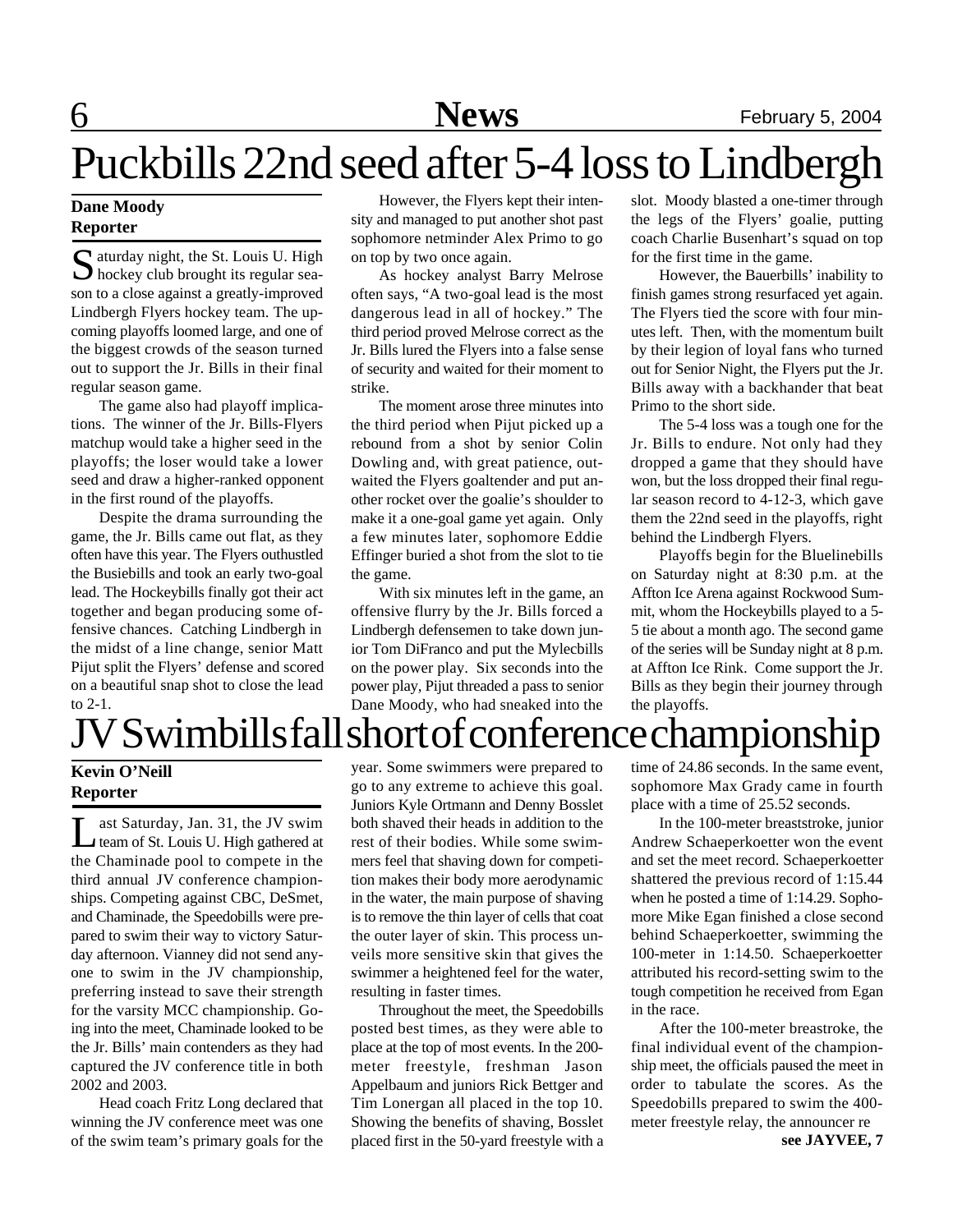## JAYVEE

#### (from 6)

ported that the Jr. Bills trailed the Chaminade Red Devils by a score of 159 to 160. In order to win the meet, the SpeedoBills would have to place higher than Chaminade in the final 400-meter freestyle relay. Unfortunately, the two Jr. Bill relay teams fell behind early in their races and came in last place in both of their heats. The JV team finished second in the conference championship, losing to Chaminade by 13 points.

Although the JV squad could not achieve victory in the MCC championships, most swimmers still felt the season was fairly successful.

Said freshman Paul Merrill, "I think we made some good successes and lowered our times."

Junior Kyle Ortmann felt the season was a mixture of fun and hard work, which led to an overall successful team effort in the pool.

Next year the JV SpeedoBills look forward to training hard and hopefully ending Chaminade's three-year streak.

As the JV swim season comes to a close, the varsity squad is preparing for their conference championships. Captain Nick Konczak feels that the biggest competition will be Chaminade, but the Jr. Bills will be able to pull out a victory in the end. The preliminary round of the MCC championship took place last night with the finals on Friday, Feb. 6. All fans are encouraged to attend the meet, which will be held at Chaminade.

## **CONFIDENT**

#### (from 5)

big way. Through a team effort against the smaller Gateway team, the Jr. Bills scored like they have not scored this whole season, and they got out to the hot start that they'd been looking for.

Up by 10 at the end of the first quarter, the Jr. Bills continued to roll and just keep scoring. An intentional foul and 2 technicals committed by Gateway in the second quarter allowed to Jr. Bills to go up by 20 at half-time, and there was no looking back from there.

In the SLUH barrage of scoring,

## February 5, 2004 **News** 7 AMPLEMAN, MEHAN COME THROUGH; JR. BILLS TO HAVE A *PN* Swimming Nightbeat

STRONG SHOWING IN CONFERENCE FINAL



**Senior Kurt Doll places first in the 100 meter freestyle at the District preliminaries Thursday evening.**

Although this season has been one of good fortune for the St. Louis U. High swimming and diving team, it has been one of frustration for sophomore Matt Ampleman. Ampleman, who qualified for state in the 200 IM last year, has been trying to repeat his performance all season, but with no success until yesterday.

With the help of a buzzed head and a now-or-never attitude, Ampleman

dropped his time from 2:11.13 to 2:09.28. After the race, Appelbaum said, "It takes a huge weight off my shoulders."

Junior Chris Mehan narrowly qualified for the state meet in the 50 Free, dropping his time from 0:23.99 to 0:23.16. "I'm just glad that I finally did it," Chris remarked. The Jr. Bills will be heavily represented in the Conference Finals on Friday at Chaminade.

## Wrestling Scorebox

#### **Overall Record:** 7-3

**MCC Record:** 3-1

**SLUH Points vs. Opponent Points:** 387-254

#### **Tournament Place:**

*Ritenour* 1st *Spartan (DeSmet)* 4th *Vianney* 7th *Rockwood Summit* 1st

District championships @ SLUH Sat., Feb. 6

Goettelmann, along with the rest of the team, hit big shots, and the team registered a 74-37 win in which a running clock had to be used.

It was a big win, a momentum-builder for the Jr. Bills as they approach their last two weeks of the regular season. They travel to St. Mary's tonight, and then they look forward to next week when they face Mehlville and then conference rival Vianney. Come to support the Jr. Bills as the look to build steam to take on Chaminade and DeSmet and, eventually, to vie for the district championship.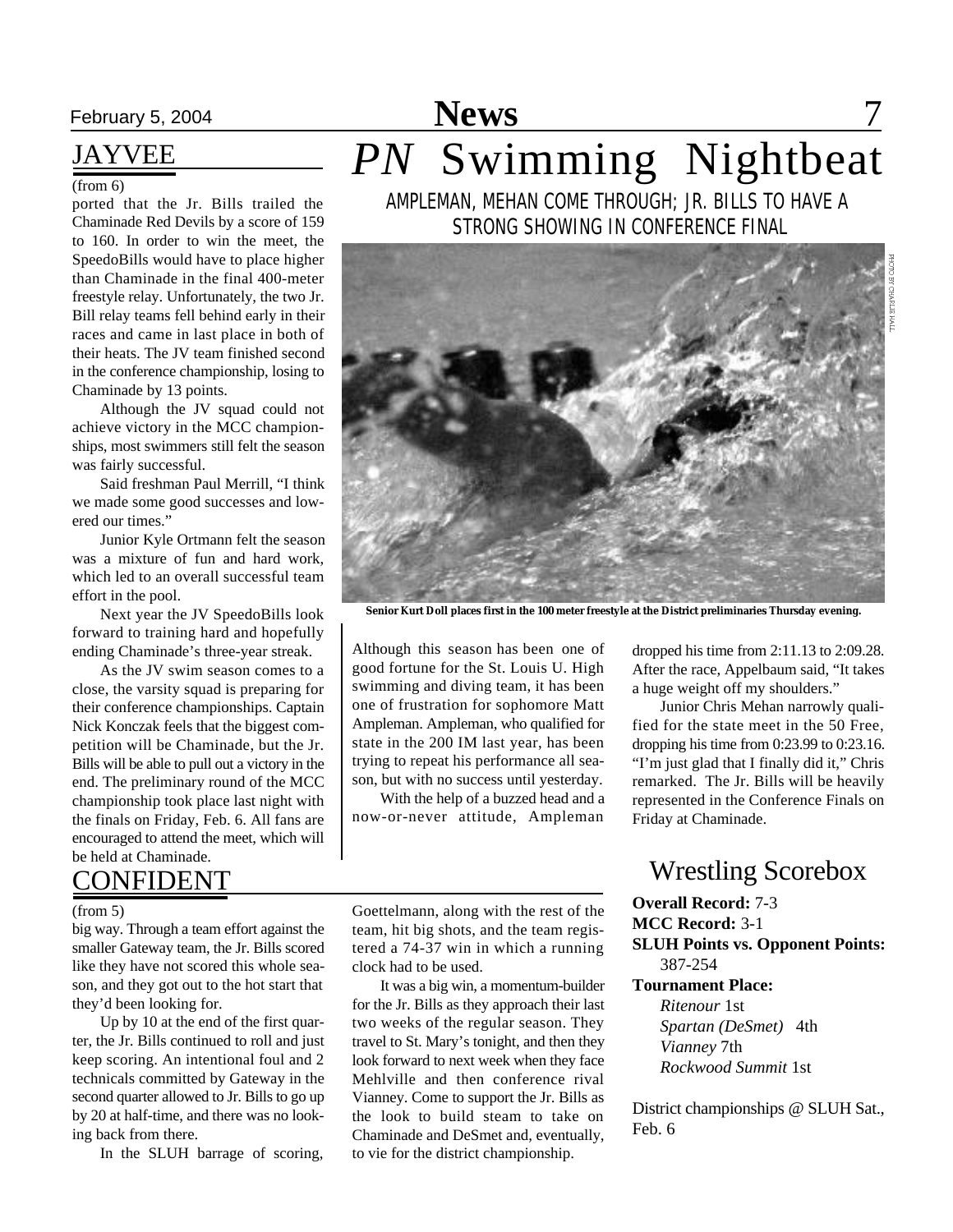## 8 **News** February 5, 2004 **EXPANSION**

#### (from 1)

the current plans do not. The new lot will have approximately 670 spaces, and it

will be possible to install a second level in the future if the need for more spaces arises. However, Digman stated that even without multiple levels, "It more than meets our high parking demand."

Currently, there are 89 spaces in the faculty lot and approximately 415 spaces in the student lot.

Digman also said that plans are in the works with the Science Center to create a third entity to control security procedures around both

the SLUH campus and the Science Center property.

According to Sheridan, two St. Louis aldermen are helping the school with plans to vacate parts of Berthold, Wise, and East Avenue. When the streets are vacated, they will be converted into patio space which can also be used recreationally.

Sheridan explained that these expansions will mean that for the first time, SLUH will have an interior campus and the flow of people and activity will be contained within the student life center and the main school building.

Construction on the parking lot is estimated to be completed by December of 2004. In 2005, the baseball stadium, soccer stadium, track, and the first practice field will be installed. These fields

will be useable in 2006 after adequate grass has grown. The construction on the student life center is planned to begin in

#### \$5.9 million.

In 1998, drawings of the proposed developments were filtered through the



**The expansion proposals (includes existing structures): 1) Main building, 2) Theater, 3) Student Life Center, 4) Practice Fields, 5) Soccer Stadium, 6) Baseball Field, 7) Tennis Courts, 8) Parking Lot**



**The student lot, P.E. fields, and warehouses that will be replaced.**

the winter of either 2007 or 2008. Construction will be completed a year later.

The estimated cost of the student life center construction is \$9.5 million. The costs for the additional recreational facilities and parking lot are estimated to be again two years later, in early September 2000. "The faculty now have reviewed and had input into what the student life center might encompass and what we would do with the vacated space left behind by the new building," said Sheridan. Input from the third faculty review is due by Easter.

Digman explained that the student life center will improve two big issues that surfaced in terms of physical needs

during the development of Vision 2000. These issues were a lack of cafeteria space and recreational facilities.

"We had to provide an appropriate and accommodating space for students to have lunch because the cafeteria is just not meeting our needs," said Digman.

Digman added, "We only have one gymnasium in the school and it is imperative for us to provide recreational opportunities for our young men and we don't have the ability to accommodate that." Sheridan said that the

recreational facilities would be available for student use on Friday nights. During the weekend, they could be used for serious intramurals with a greater range of activities. He also said that, for part of the **see V2K, 11**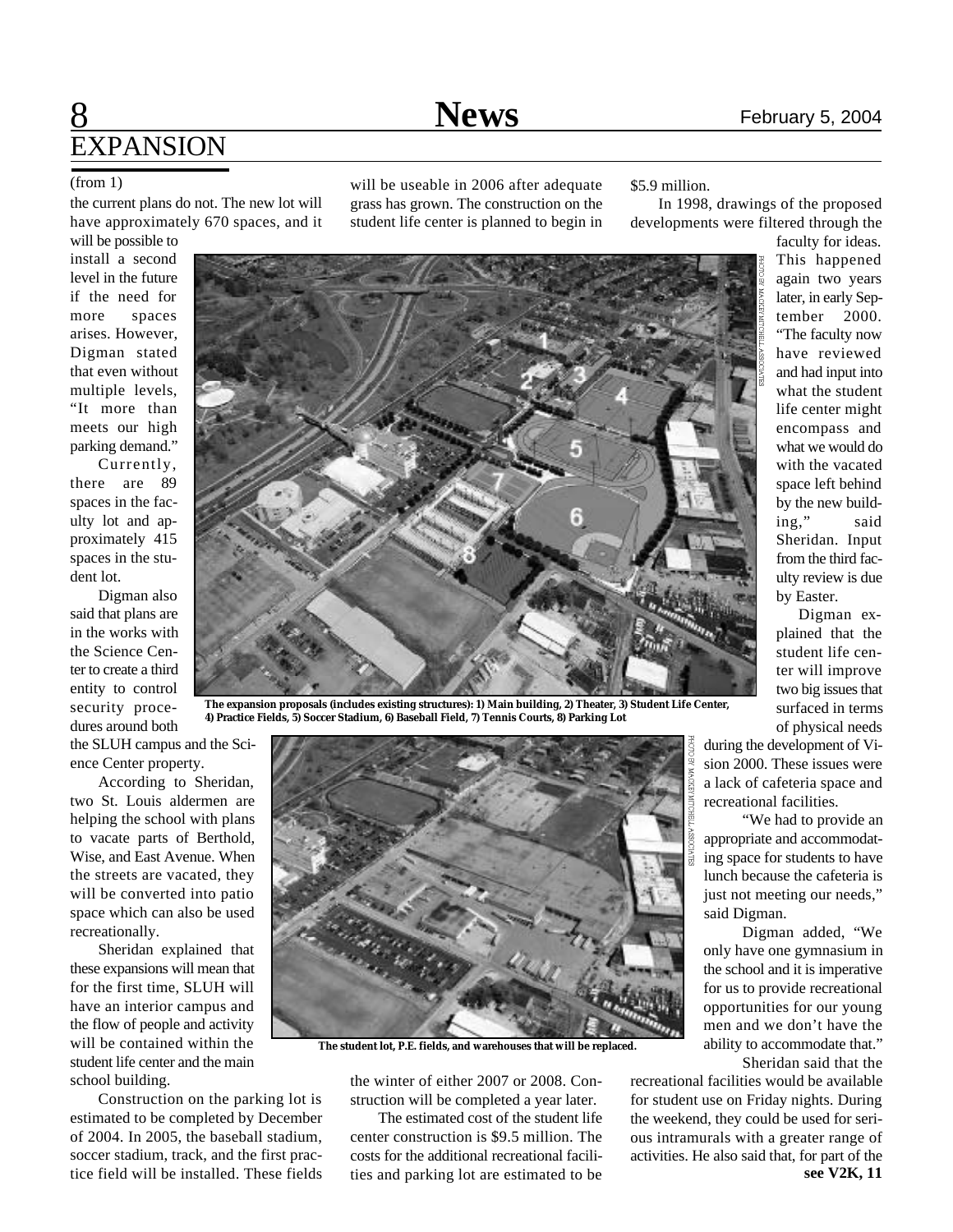## **February 5, 2004 Feature Neature Propose 8 9**

## SENIOR PROJECT Eighteen Pairs of Eyes: Loyola Academy

### **Tom Fontana Core Staff**

On the first day of Senior Project, I walked into the common area at Loyola Academy with the five other seniors who would be working there to find a little over fifty kids, the entire student body, darting about the room preparing for lunch. A teacher approached me and asked me to help move some boxes of Christmas decorations over to a storage room in the auxiliary building. When I returned to the main building, the students had seated themselves and were intently focused on their lunches. The principal welcomed us and told us to find a seat at any lunch table. I froze.

I had hoped for at least some sort of introduction before being tossed into the fray. Now I had to compete for these kids' attention with a tray full of cafeteria spaghetti, and I was afraid of losing that battle. At that moment, I began to wish that I had signed up to work with much younger kids, the type who would have ensnared me in circulation-stopping bear hugs the second I walked through the front door. I do not meet new people my own age well, much less a group of preteens. I remember the preteen years as parts of a difficult time in my life, as I would imagine they were for many other people. The transition from childhood to adolescence is turbulent, often full of heated arguments and hurt feel-

ings punctuated with an overzealous slamming of one's bedroom door.

I sat down in an empty chair, said hello, and introduced myself to the eight students at the table. They looked up at me with faces devoid of expression. Their eyes looked into mine momentarily before returning quickly to the spaghetti that lay before them. I only had three and a half weeks to cause even the slightest ripple in these kids' lives, and I was off to a particularly underwhelming start.

A sixth grader spoke up, asking me why I was there. It dawned on me then that the administrators and teachers had not said anything to the students about the next three and a half weeks, and as a sixth grader, this boy would not have had any prior experience with SLUH seniors on their projects. He asked if I had come for community service.

I admit I was quite taken aback at the frankness of his statement. As a sixth grader, I would never have assumed that any visitor to my school would have been looking to earn some service hours. I could never have imagined what it would feel like to be the subject of another person's community service project. Only later did I notice that Loyola had a relatively large transient

volunteer population. There always seemed to be different volunteers arriving and leaving after brief stints. I knew that I would have to work hard to differentiate myself from the many other outstretched hands that constantly surrounded the Loyola students.

I frantically scanned my brain, trying to come up with common ground upon which I could base some semblance of a normal human conversation. The only topic I could come up with was the Christmas break from which they and I had just returned. I told myself that I would have to do a lot better than that if I was going to connect with these kids on a meaningful level. After all, there are only so many holidays.

I spent much of my project struggling to define a role for

myself. I began by trying to establish myself, rather unsuccessfully, as a quasiauthority figure. Loyola's daily schedule was very rigid and structured, and I think that at the beginning of project I felt some sort of obligation to maintain the integrity of that daily routine. For the first few days, I was practically invisible in the classroom while a teacher was in the room, waiting for study hall to roll around so that I could begin tutoring kids and putting myself to some good use.

Thus, one day during the first week when a teacher left me alone in charge of the sixth graders, even for only ten or fifteen minutes, they saw me as a free pass to misbehave, because I had done

little of anything to warrant their respect. Small arguments broke out among groups of two or three people and gained strength as they spread across the room.

At one point, the students began arguing over which one of them had had the most suspensions at his previous school. I stood by and watched in surprise, never having been in an environment in which suspensions were taken as badges of honor. My attempts to quell the uproar were largely ignored.

Suddenly, Joe and Jamal had bolted out of their seats and raised their fists. Instinctively, I darted across the room and wedged myself in between them. Joe shouted at me to step aside because this disagreement did not concern me. I glared at him and told him that it did, in fact, concern me. I turned around and gave Jamal the same look, and they both sat down. That near-disastrous incident was one of the first major steps in winning the respect of the Loyola students.

The near-fight took place early in the project before I had a chance to work with each of the eighteen sixth graders individually. When I tutored these kids individually, they acted completely differently than when I had to deal with them as a group.

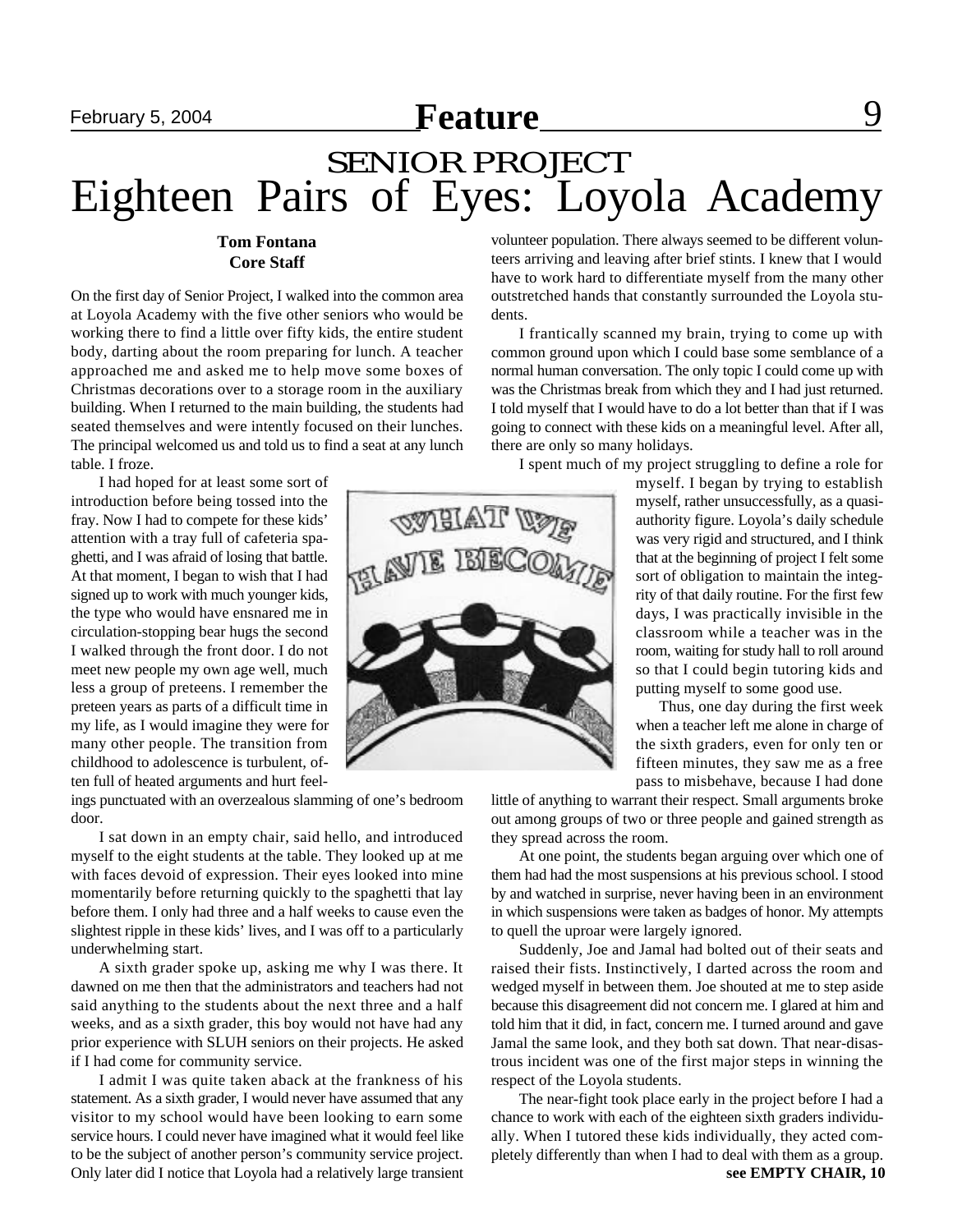## 10 **Feature** February 5, 2004 EMPTY CHAIR

#### (from 9)

Working to establish a rapport with each student individually helped me earn more respect.

I got the opportunity to test my teaching and tutoring skills on the first day with a boy named Jason. He was typical of the majority of students I would tutor during my project. He was an intelligent boy, but his unwillingness to put forth his full effort hampered his success. Often he would give up and plead with me just to tell him the answers to his homework, but I refused. Eventually, I think after he saw that I wanted him to succeed, he committed himself to working harder to finish his assignments.

One day during study hall, I was helping a kid named Jason with his analogies worksheet. He was having trouble with half of one of the analogies, which looked like this: "incur: debt." He wanted to know what "incur" meant. He said that he already knew the meaning of debt because his mother had plenty of it. I looked at him and saw that he was not joking. I did not know how to react or even if I should even react at all. The frankness of his statement struck me. I noticed that it did not seem to bother him too much that his mother was in debt.

I worked with students whose problems were the opposite of Jason's and those of students like him. During the second week, I helped Kenny with his math work. I could tell that Kenny, unlike Jason, was trying hard the whole time and did not resort to begging me for answers. Despite his hard work, Kenny still struggled to understand the math lesson, and it seemed that no matter how I changed my teaching approach, he still could not understand. I began to get frustrated and almost angry, though I did not really know what I was angry at. I certainly was not angry at Kenny, because I could see that he was trying hard. Finally, I realized I was really getting angry at myself. In my fervor to make the project successful or worthwhile in my own eyes, I entirely missed the point of serving others. Working with Kenny taught me an important lesson that would serve me well for the remainder of the project, and he did not even realize it.

Eventually, I was able to wrest myself from my teaching role, and I tried to appeal to the students on a more personal level. I discovered commonalities between us in some unexpected places. One day during study hall, I was talking to a boy named Bobby who had begun to ask me a lot of random questions. Though I sensed he was asking these questions, at least in part, to avoid doing his homework, I answered him anyway because the rigorous Loyola daily schedule did not offer much time to get to know the students on a personal level. I remembered from talking to him earlier that he was a car enthusiast, and before project was over I would consult him on what kind of car my mother should buy. (Sadly, the minivan she ended up with was not on the list Bobby and I came up with.) Bobby asked me if I had a car. When I told him that I did have a car, I was met with a gasp of amazement. I do not ever remember doubting that I would have a car, but to Bobby it seemed like a great achievement.

Next, he asked me what kind of car I drove. I answered that the dinged-up metallic seafoam green '93 Ford Taurus parked out front was my car. He suddenly became much less interested. His questions got odder until, after staring at me for a couple of seconds, he asked me if I was Italian. I told him that indeed I was, about a quarter or so. Upon hearing my answer, he got very excited, and he told me that he was half Italian and half African-American. Of all the things to find common ground on, I never expected ethnicity to be one of them.

Before long, the final day of project had arrived. I spent my final class tutoring Daniel, a sixth-grader, in math for a half an hour. Daniel clearly did not enjoy math, and in his rush to be rid of the vexing problems as quickly as possible, he would often miss steps and get ahead of himself. However, I was able to slow him down and guide him through the problems one step at a time. Not only that, but Daniel's disposition seemed to brighten as well.

When we returned to class, Daniel began to raise his hand more often out of newfound confidence, and he began to come up with correct answers. The teacher took me aside in the hall, his face beaming with a smile, and he asked me if I noticed the change that had come over Daniel after working with him for little more than half an hour. I told him that I had noticed and that I was very pleased with Daniel's progress. He then slapped me on the back and told me that he had seen that change take place in each of the eighteen sixth-graders over the past three and a half weeks. Through working with me, the students had tapped into the confidence they needed to succeed with the intelligence and skills they already possessed.

However, I struggled to understand how I apparently had succeeded in an area that professional teachers seemed not to have. I really respected the Loyola faculty; they instill the students with fundamental concepts every day. However, private tutoring involves a deeper level of individual attention that some kids need but perhaps cannot receive from their regular teachers, who are busy all day helping the rest of the class. Perhaps the kids responded better to me during our tutoring sessions because we were closer in age and because over the last three and a half weeks they had come to think of me as a friend in addition to a tutor.

I wondered if I had left a lasting impression on the students and if I had somehow differentiated myself from the other volunteers who had gone before me and who will come after me. The words of Daniel's math teacher encouraged me. He had seen a marked improvement in Daniel after just half an hour of help, and that gave me some confidence that, after three and a half weeks of giving that same help to the students I encountered, I had made a positive impact.

When I walked out the door for the final time, eighteen pairs of eyes followed me. However, they were no longer simply eyes that belonged to random silent faces seated around a lunch table. Instead they belonged to eighteen individuals that I had come to know and like in a period of three and a half weeks. I felt I had succeeded despite my early misgivings. More importantly, I took one last look at eighteen faces that looked as though they shared that feeling.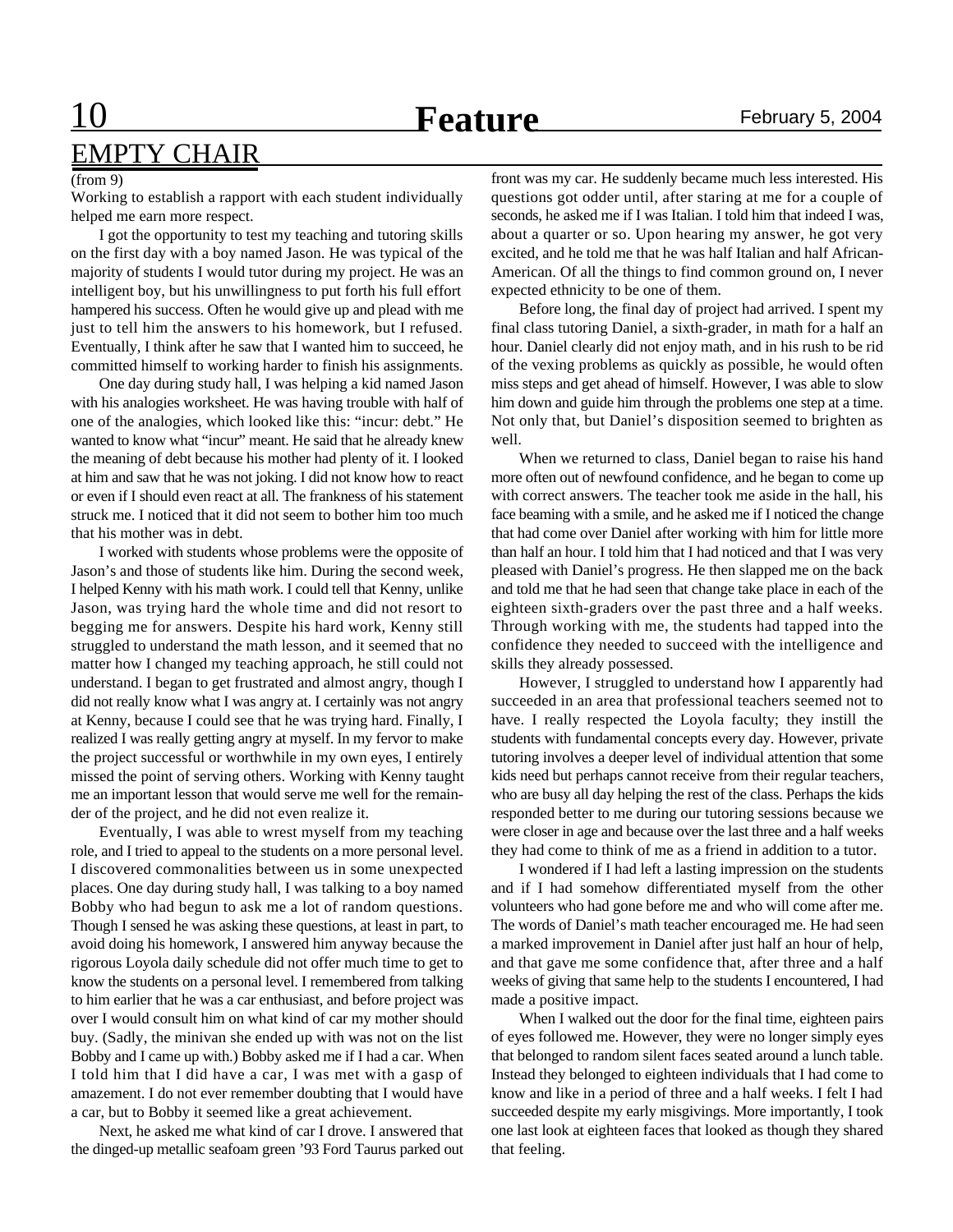## V2K

weekend, the facilities would be devoted to activities with area youth in a Big Brother format.

Sheridan explained, "To me, St. Louis

U. High is a family, and I'd rather have our kids relaxing on the weekend, particularly in the winter, at our place."

"We're not building to increase student population. We're building to nurture our students better," Sheridan assured. He explained, "The thrust of the student

(from 8) "There's a lot of potential there."

Schenkenberg commented on the recent presentation. "I think the faculty were pleased to have the opportunity to hear what the plans were and to be part of the

faculty-student interaction would be lessened, and we don't want that to happen."

There is also some concern about the location of the administration in relation to the student body. Said Schenkenberg,

"If we have a building where a lot of the student organizations are housed, which is one of the ideas, that is seperate from this building, then either the administrative team is going to have to move closer...or we'd have to have an administrator in



**A view of the theater entrance (left) and the student life center (right) from Berthold Ave.**

life center is really to make life far more nurturing for our students."

These physical expansions come after many academic developments in the past few years. According to Sheridan, 17 net new teaching positions have been added, and the curriculum dramatically expanded. "The first thing we did was academics," he explained.

Principal Mary Schenkenberg agreed, "That sort of re-emphasizes the emphasis SLUH has on excellence in education."

Sheridan also explained that the other elements of the Vision 2000 campaign have increased community service and deepened SLUH's relationships with city institutions like the Science Center and Forest Park Forever.

Sheridan thinks the centralization of club offices will increase unity in the school. "You could have the creation of a lot of synergism between the various activities if you have them all in one area," he said.

Intramurals Coordinator Dave Barton was optimistic about the new expansions. "If we had more space, we'd probably take advantage of that (for the intramurals program)," he said.

"I haven't spent a whole lot of time dreaming about it since it's so far into the future," Barton explained, but he said,

process, and they are part of the process," she said.

Departments have been asked to consider their current needs in terms of space, because a good deal of space in the current school building will be vacated when the student life center is built. These assessments will be completed at the department meetings on Feb. 19.

Schenkenberg explained some of the concerns with the new expansions. "(Teachers) don't want to get too far away from the students. The faculty-student interaction is highly valued here," she said. "There's a little bit of a concern that

## HUSSUNG

#### (from 2)

different to look at somebody in the face and talk about the 'heartache and the thousand natural shocks that flesh is heir to' than it is to look in a book and repeat 'The heartache, and the thousand natural shocks that flesh is heir to.' When it's absolute eye to eye contact with nothing interrupting it, it's a more intense experience."

He continued, "I try to read sensitively, but I think you can do it better when it's in your head. I felt like our discussion of what the (passage) meant that building."

Art teacher Joan Bugnitz expressed some concerns about the proposals. "I worry about all the activities being taken out of the main building," she said. "In design, form follows function. In this case, function seems to be following form."

Earlier this week, at Assistant Principal Eric Clark's Student Advisory Committee, Digman planned on presenting the proposals to the students and parents, but the meeting was cancelled due to snow. The meeting has been rescheduled to March 1. "It probably would be a good idea to have as many students see it as would like to," Schenkenberg said.

had a richness that it never had before because I memorized it."

Hussung hopes that even if the actors, directors, and teachers cannot improve his rhetorical skills, he will still be able to describe to students what it was like to perform and spectate at the Globe. "I can say, 'The Globe theater is like this, or when you're standing there in the globe here's the angle you see the action from, or here's what it looks like from the (upper levels).' I expect (the course) to do good things."